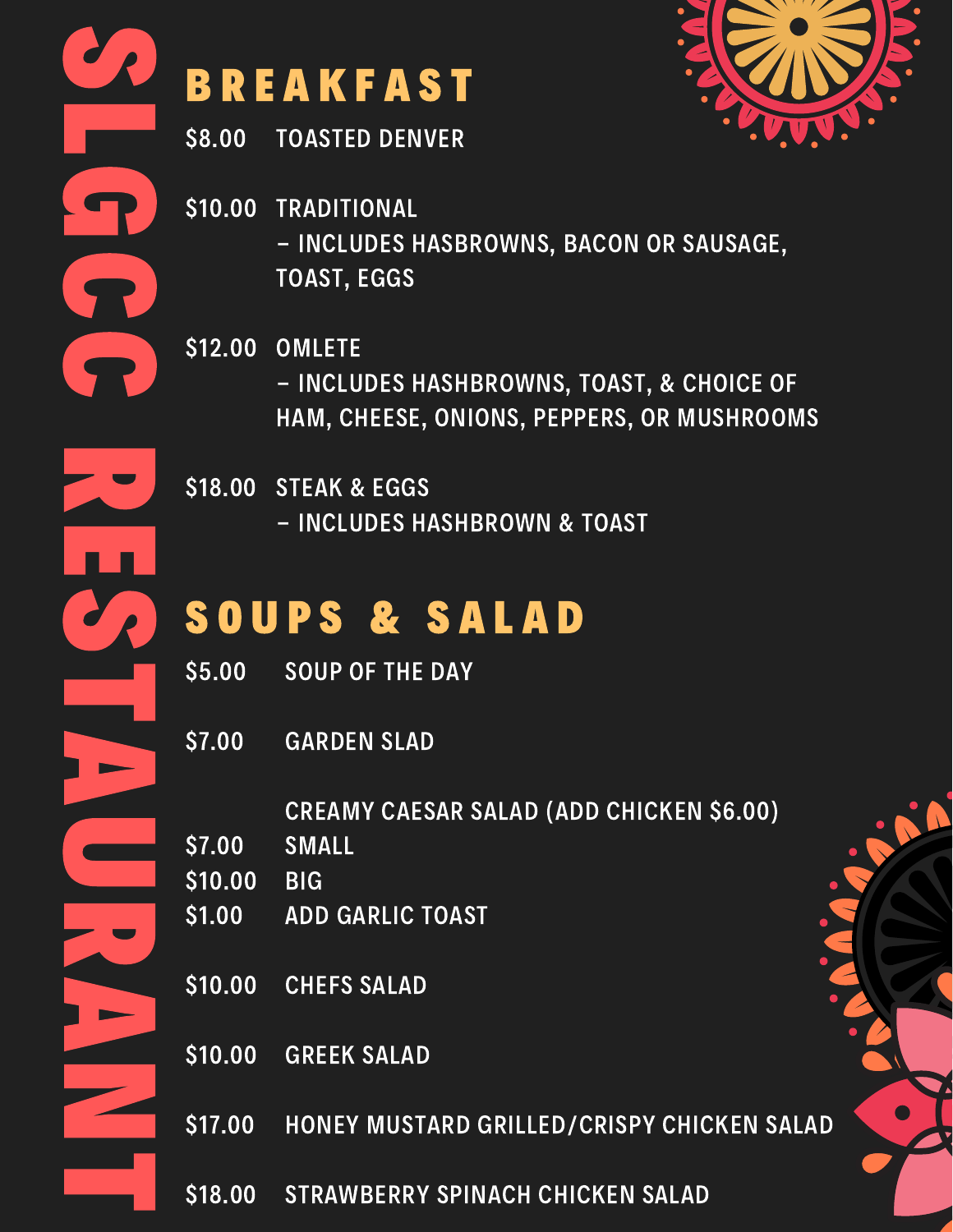

# SNACKS & APPS

\$7.00 SPRING ROLLS

S

L

G

C

C

R

E

S

T

A

**C** 

R

A

Z

T

- \$8.00 CRUNCHY CHICKEN BALLS
- \$13.00 CHICKEN QUESIDILLA

BREADED & NON BREADED CHICKEN WINGS - HONEY GARLIC, 2ND DEGREE, SPICY SWEET THAI, HOT BUFFALO, BBQ,

- DRY RUBS: SALT N PEPPER, SPICY CAJUN, LEMON PEPPER
- \$9.00 1/2 ORDER
- \$16.00 1 ORDER
- \$6.00 CRAB RANGOON
- \$6.00 CRISPY POTATO ROLLS
- \$12.00 CALAMARI
- \$10.00 **NACHOS**
- \$13.00 DRY RIBS
- \$9.00 PIZZA FINGERS
- \$11.00 POP CURDS
- \$10.00 CHICKEN BITES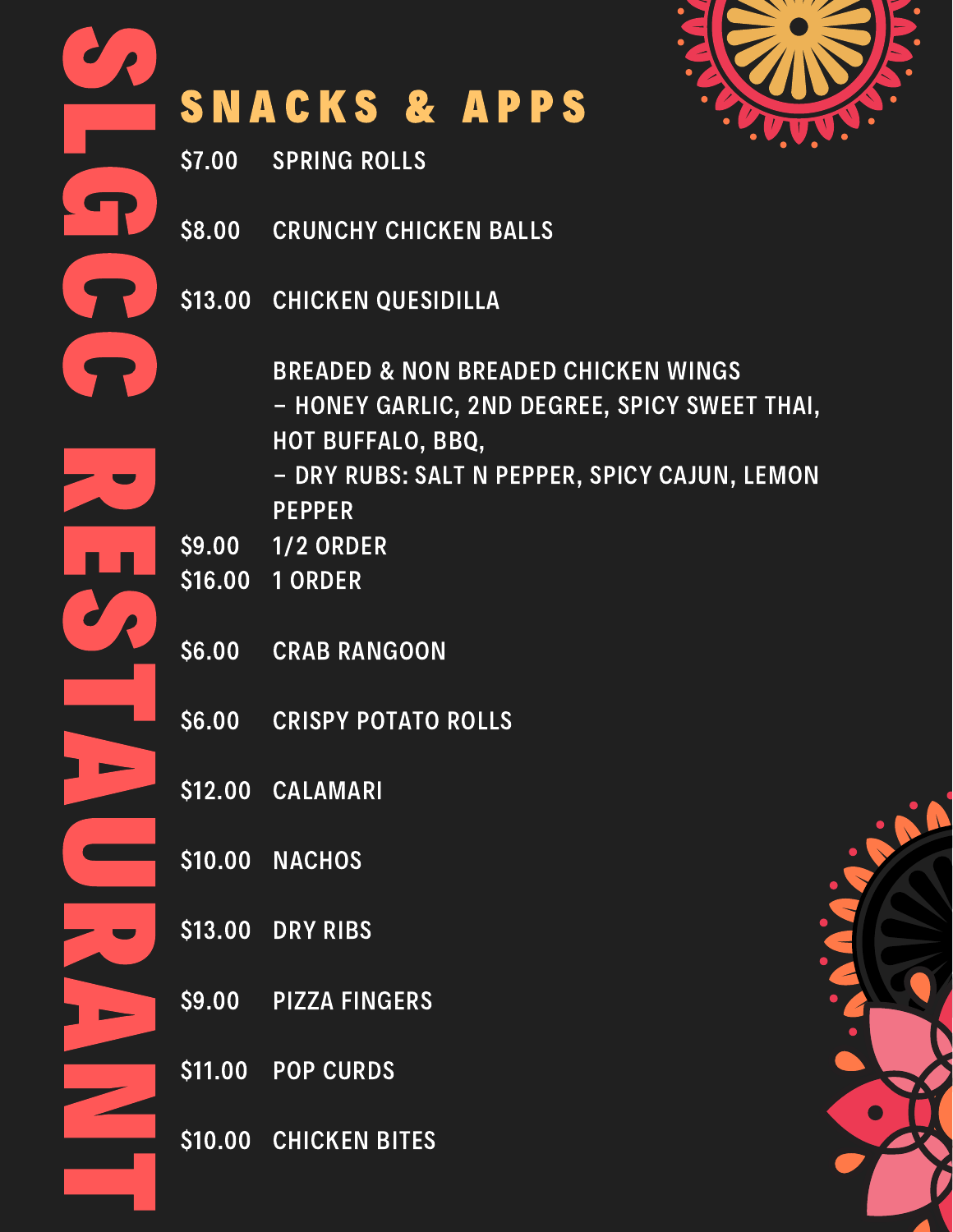## SANDWICHES

\$16.00 CHICKEN CORDON BLEU

- \$16.00 SOUTHWESTERN CHIPOTLE CHICKEN
- \$10.00 GRILLED BLT
- \$10.00 HAM & CHEESE
- \$11.00 ROAST BEEF OR TURKEY
- \$13.00 CLUBHOUSE
- \$14.00 HOT BEEF
- \$14.00 HOT TURKEY
- \$14.00 HOT HAMBURGER
- \$16.00 CRISPY CHICKEN CLUB
- \$16.00 BACON JACK CHICKEN



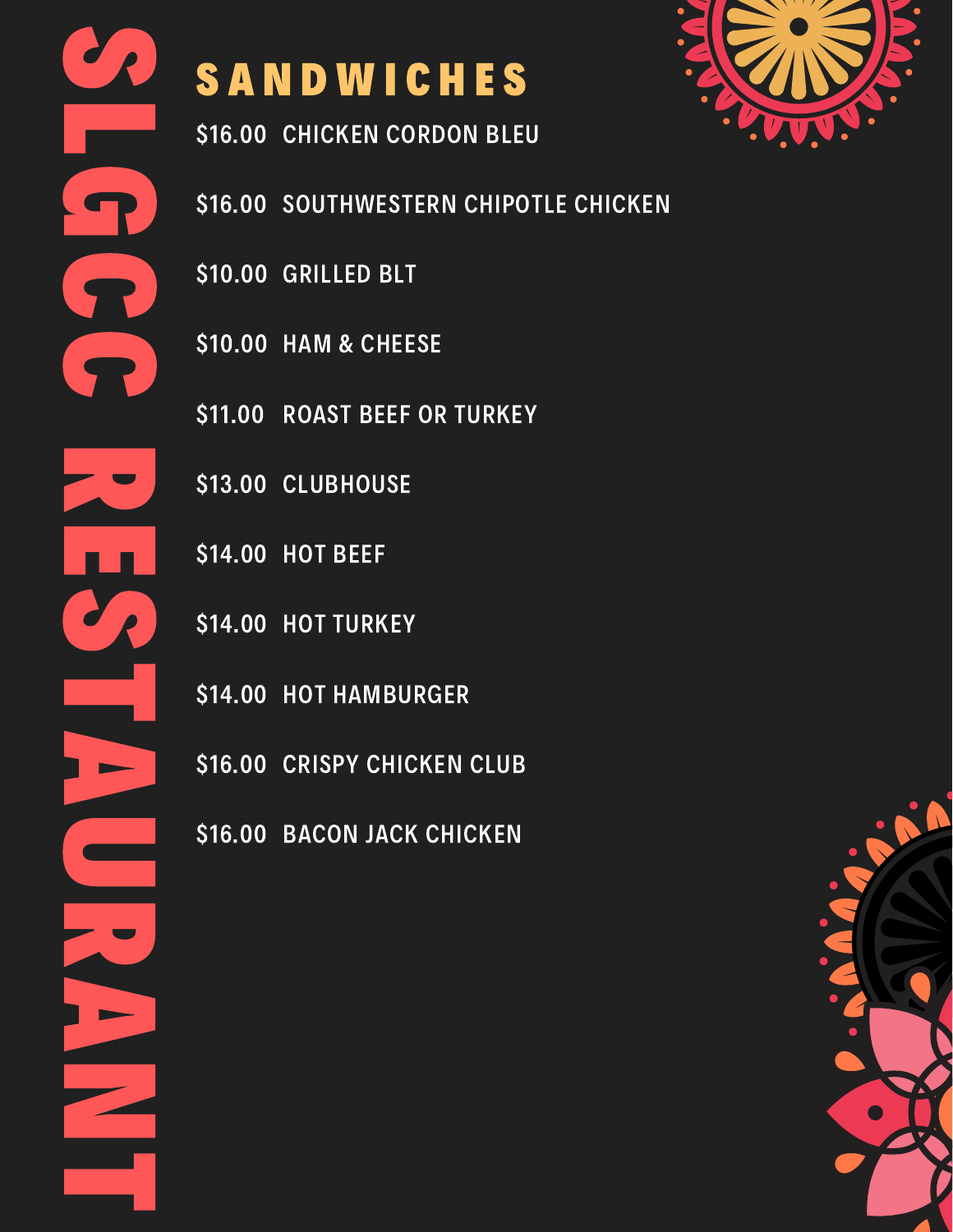

## B U R G E R S

- \$13.00 SILRON BURGER
- \$15.00 CHEESE & BACON BURGER
- \$14.00 CHEESE BURGER
- \$15.00 SWISS BACON BURGER
- \$15.00 SWISS MUSHROOM BURGER
- \$15.00 ALOHA HAWAIIAN BURGER
- \$13.00 CHICKEN BURGER
- \$15.00 MOZZARELLA BACON BURGER
- \$15.00 BACON JACK BURGER
- \$15.00 COWBOY BURGER
- \$15.00 BUFFALO RANCH CHICKEN BURGER



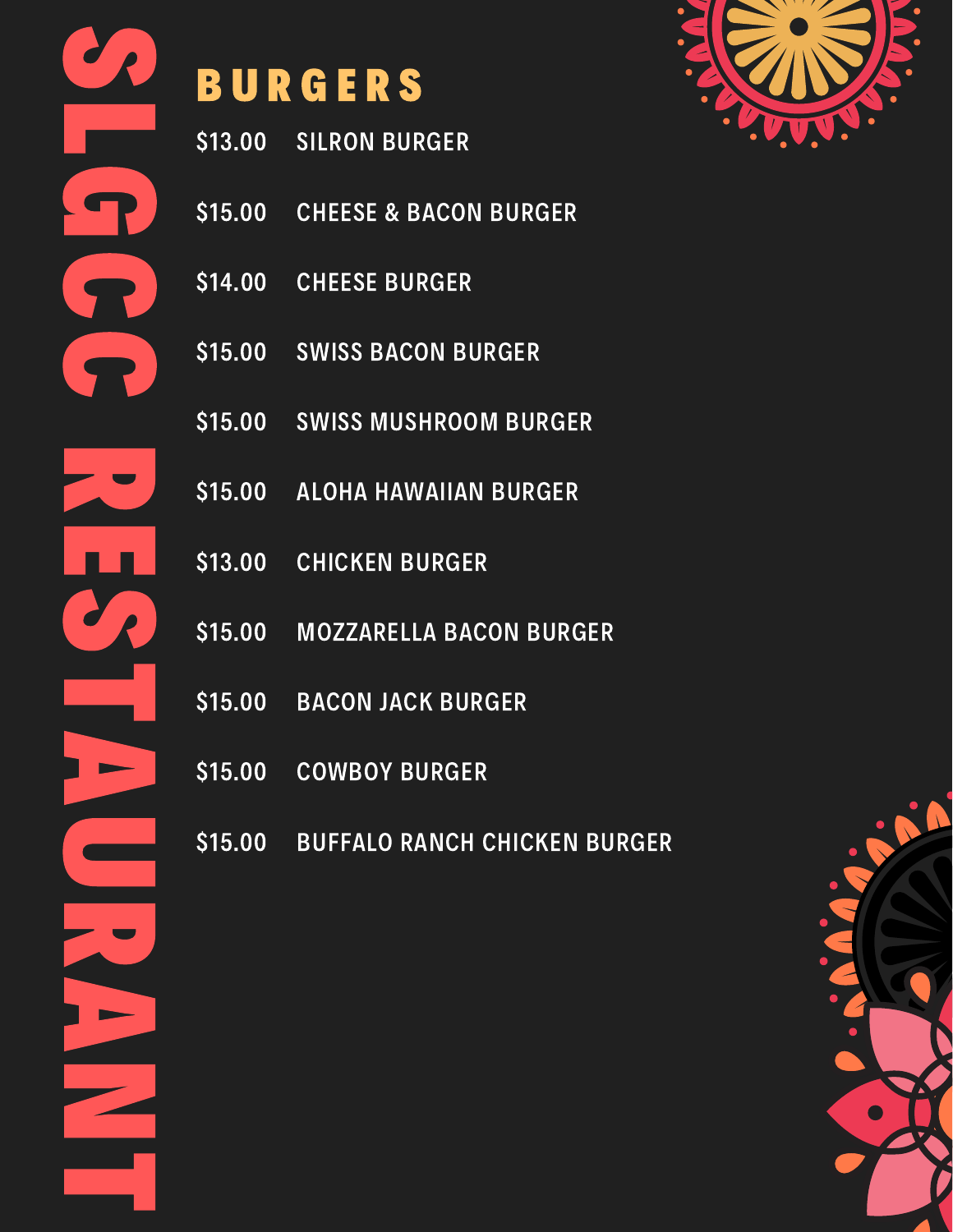

# D I N N E R



- \$17.00 STEAK SANDWICH - WITH GARLIC TOAST & TOPPED WITH ONIONS & MUSHROOMS. SIDE OF CHOICE
- 24.00 10 OZ CHARBROILED STRIPLOIN - WITH ONIONS & MUSHROOMS. SIDE OF CHOICE
- 26.00 10 OZ RIBEYE - WITH ONIONS & MUSHROOM. SIDE OF CHOICE
- 17.00 GRILLED CHICKEN - 2 PCS. MARINATED CHICKEN TOPPED WITH ONIONS AND MUSHROOMS. SIDE OF CHOICE
- \$19.00 SHRIMP DINNER -DEEPFRIED BREADED BUTTERFLY SHRIMP. SIDE OF **CHOICE**
- \$17.00 ASIAN CHICKEN STIRFRY - SERVED ON A BED OF STEAMED RICE
- \$17.00 SCHEZWAN CHICKEN STIRFRY - SERVED ON A RICE OR NOODLES
- \$15.00 ADULT CHICKEN FINGERS
- \$15.00 ADULT FISH & CHIPS
- \$11.00 CHICKEN FRIED RICE

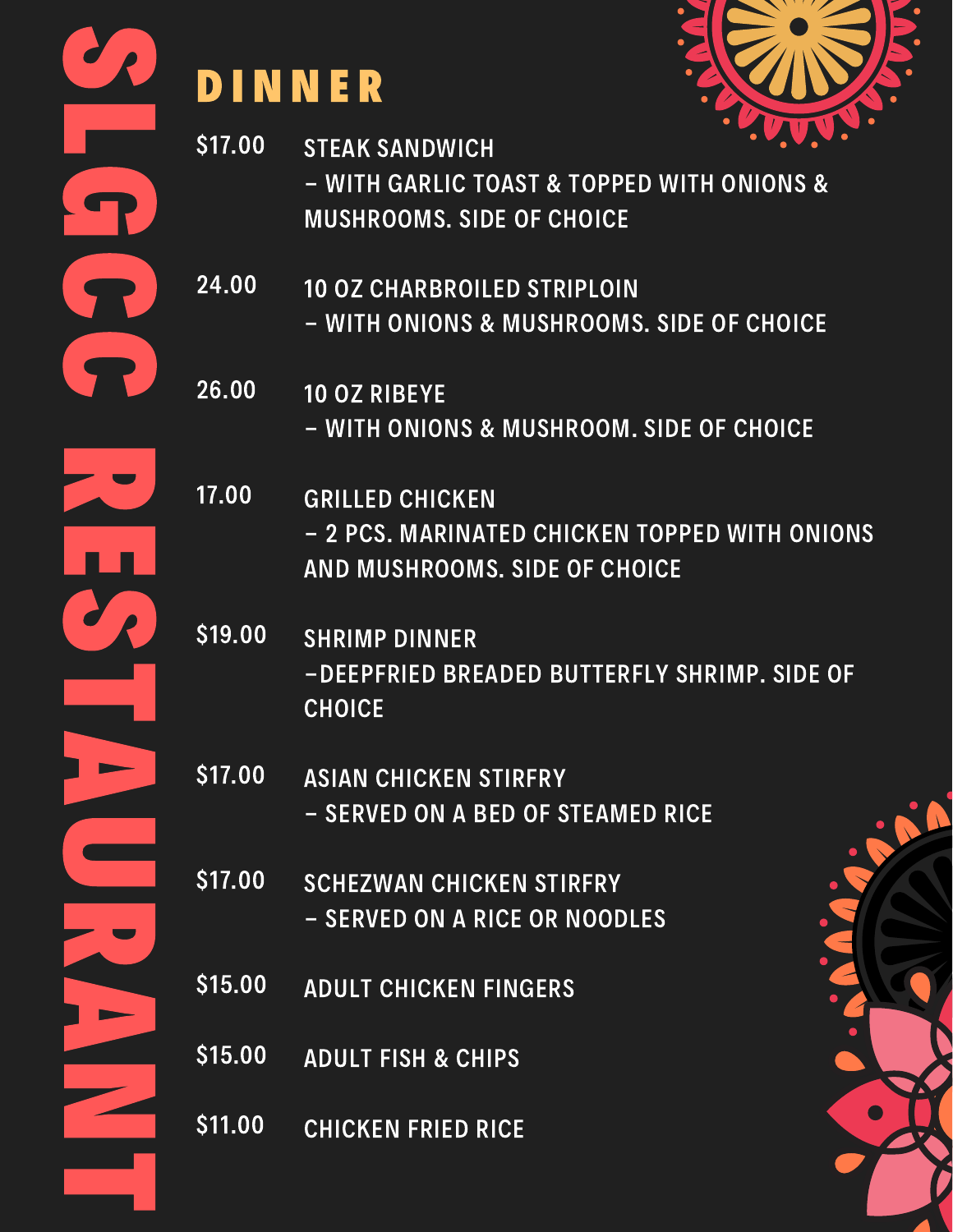| <b>Service Service</b> |
|------------------------|
| ١Ţ.                    |
| <b>Service Service</b> |
|                        |
|                        |

**SIDES** 

FRENCH FRIES

CACTUS FRIES

ONION RINGS

LARGE POUTINE

SWEET POTATO FRIES

\$6.00

\$7.00

\$7.00

\$6.00

10.00



\$8.00 **WEDGES** 

CHOICES OF SIDES FOR ENTREES INCLUDE

FRENCH FRIES CACTUS FRIES SWEET POTATO FRIES ONION RINGS GARDEN SALAD STEAMED RICE

+2.00 CEASER/GREEK SALAD

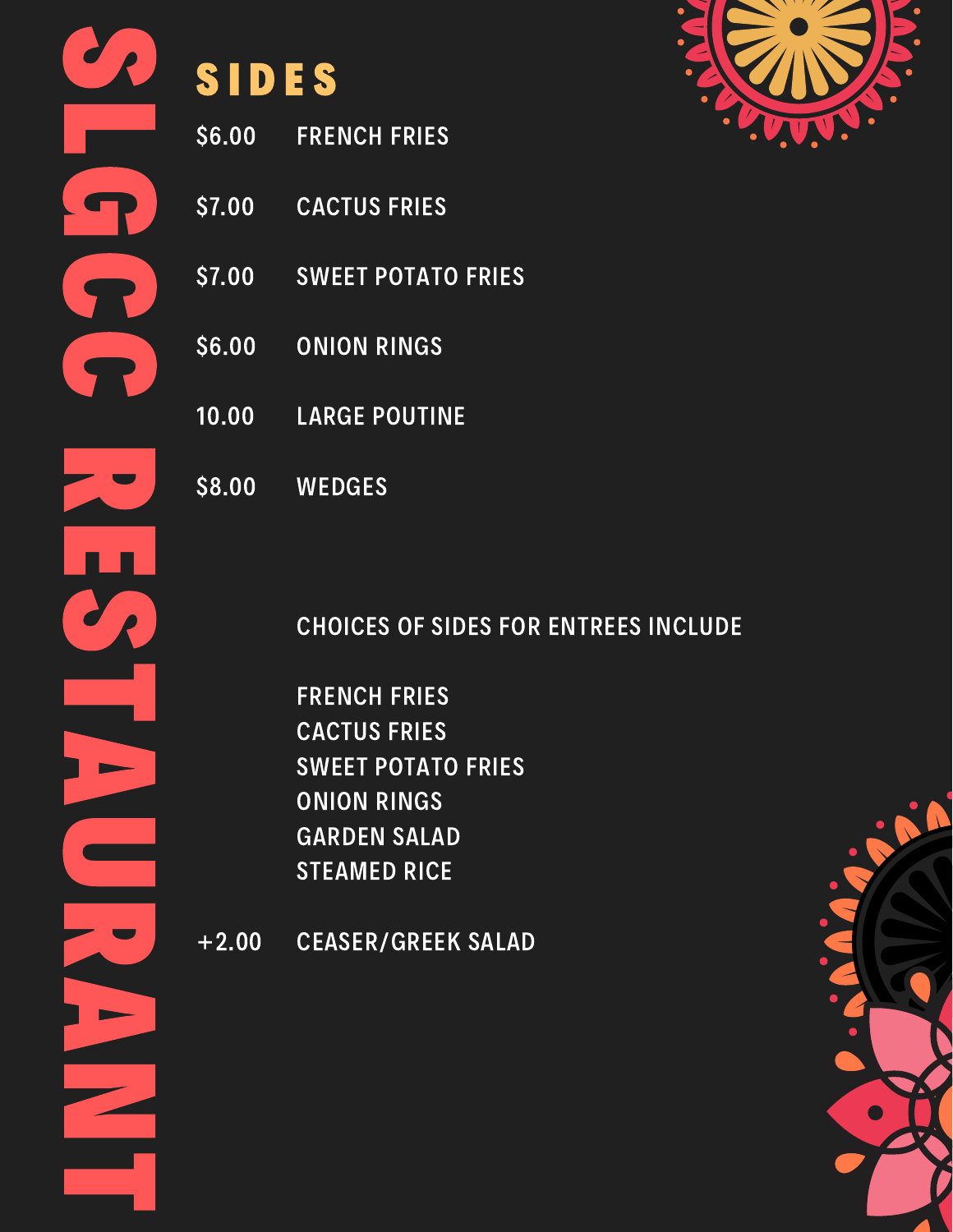

#### GOLFER COMBO

\$65.00 FULL ORDER - SERVES 6

S

L

G

C

C

R

E

S

T

A

**C** 

R

A

Z

T

\$40.00 HALF ORDER - SERVES 4

> 12 NAKED WINGS 10 CHICKEN BALLS 10 CHICKEN NUGGETS BREADED SHRIMP 10 SPRING ROLLS VEGETABLE STICKS ONION RINGS CACTUS FRIES \*\* CHOICES OF DIPPING SAUCES

### KIDS MENU

- \$7.00 GRILLED CHEESE & FRIES
- \$8.00 KIDS POUTINE
- \$9.00 FISH & CHIPS
- \$10.00 CHICKEN FINGERS & FRIES
- \$7.00 CRISPY CHICKEN NUGGETS & FRIES
- \$8.00 POPCORN CHICKEN